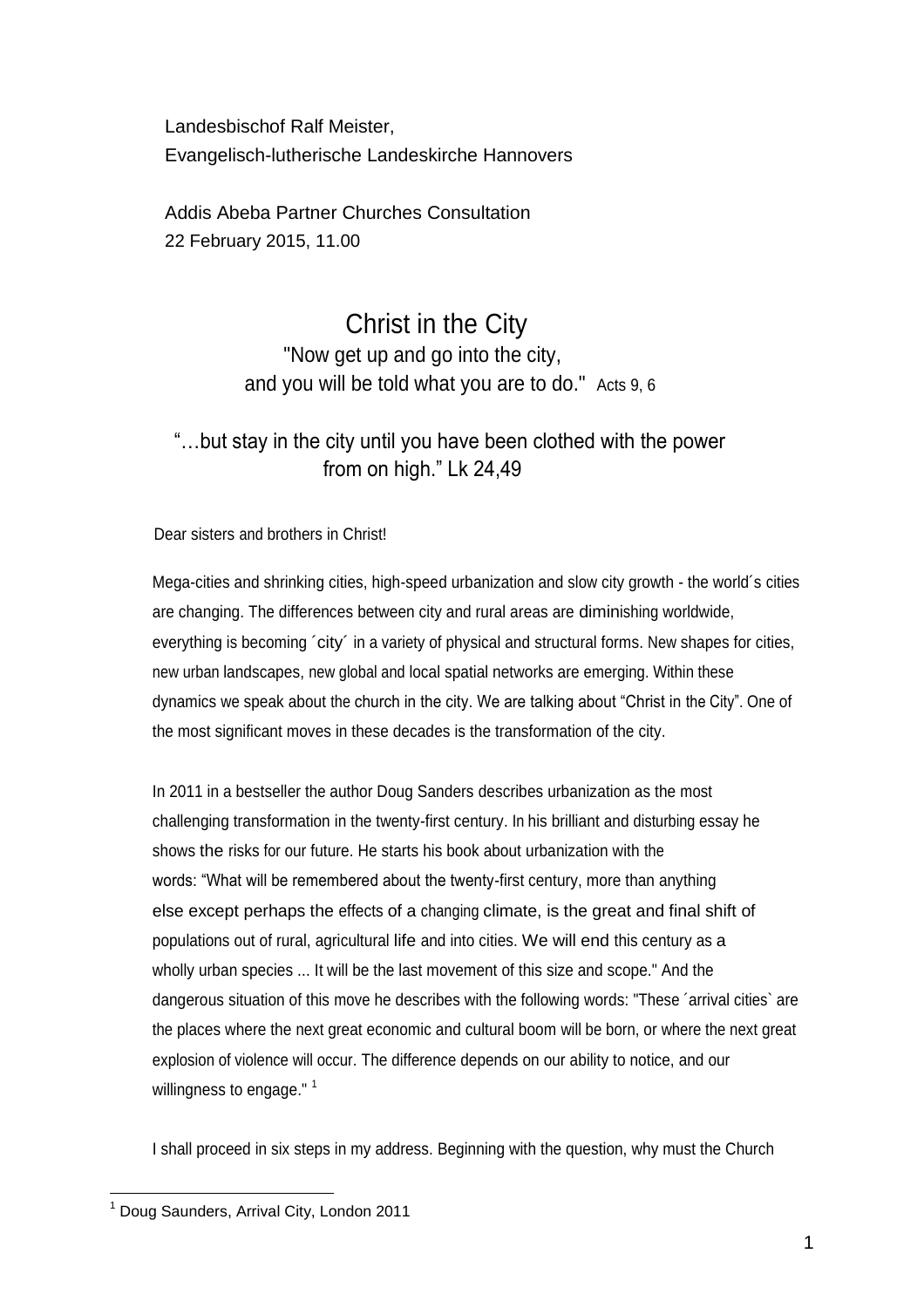talk about the city? Then follows a sociological view of the new urbanization. Then I shall make a few comments from a European theological perspective, looking at a debate on God in the City that took place 30 to 40 years ago. This is followed by Biblical images and a few concrete steps for church action. And finally I shall look at a specific bible story and consider what hope it can give us for the future of the cities. The commission named by Luke applies to us: "…but stay in the city until you have been clothed with the power from on high." Lk 24,49 Now it's up to me, as a German partner in this consultation, to open the debate with my address. This is an anachronism, because the time of the cities in Western European countries is over. The decisive pressure of urbanization is not to be found in Germany or France or Italy nowadays. More than 90 percent of the inhabitants in Germany are already living in cities. The explosion of cities and the new urbanization is a phenomenon on other continents, not in Europe. In Germany we are talking about shrinking cities as a result of the actual demographic situation and developments. Some statistics state that the German population will shrink by more than 20 Million inhabitants in the upcoming generations in the period of the next 40 years.

In recent years I was responsible in the EKD in monitoring research about urbanization. I published a paper with the headline: God in the City. But this paper was focusing only on the European situation. So I'll try my best to widen my horizon when I am now talking about our joint challenges.

#### **I. Why do we talk about cities in the church?**

Why do we have to talk about urbanization in the church? There are different reasons for that.

**A.** The first reason is simple: We, as pastors and bishops, have to share the experiences of the people who are following Jesus. And the majority of Christians are living in cities. As pastors we are part of the discipleship of our congregations. Cities do not emerge of their own accord, they are made by people. And we are at their side.

**B.** Secondly: One of the results of the new urbanization is an enormous split in our societies. We have a critical and alarming dimension of injustice and a new apartheid. First: Inside the cities. Second: Outside. We are well aware of the apartheid in the city. On one side the ghettoization, segregation into favelas and townships, and secured areas and gated communities and neighborhoods on the other side. But the second form of segregation and injustice we see between the people, who are living in the cities and the ones living in rural areas and in wasted and deserted landscapes below poverty level.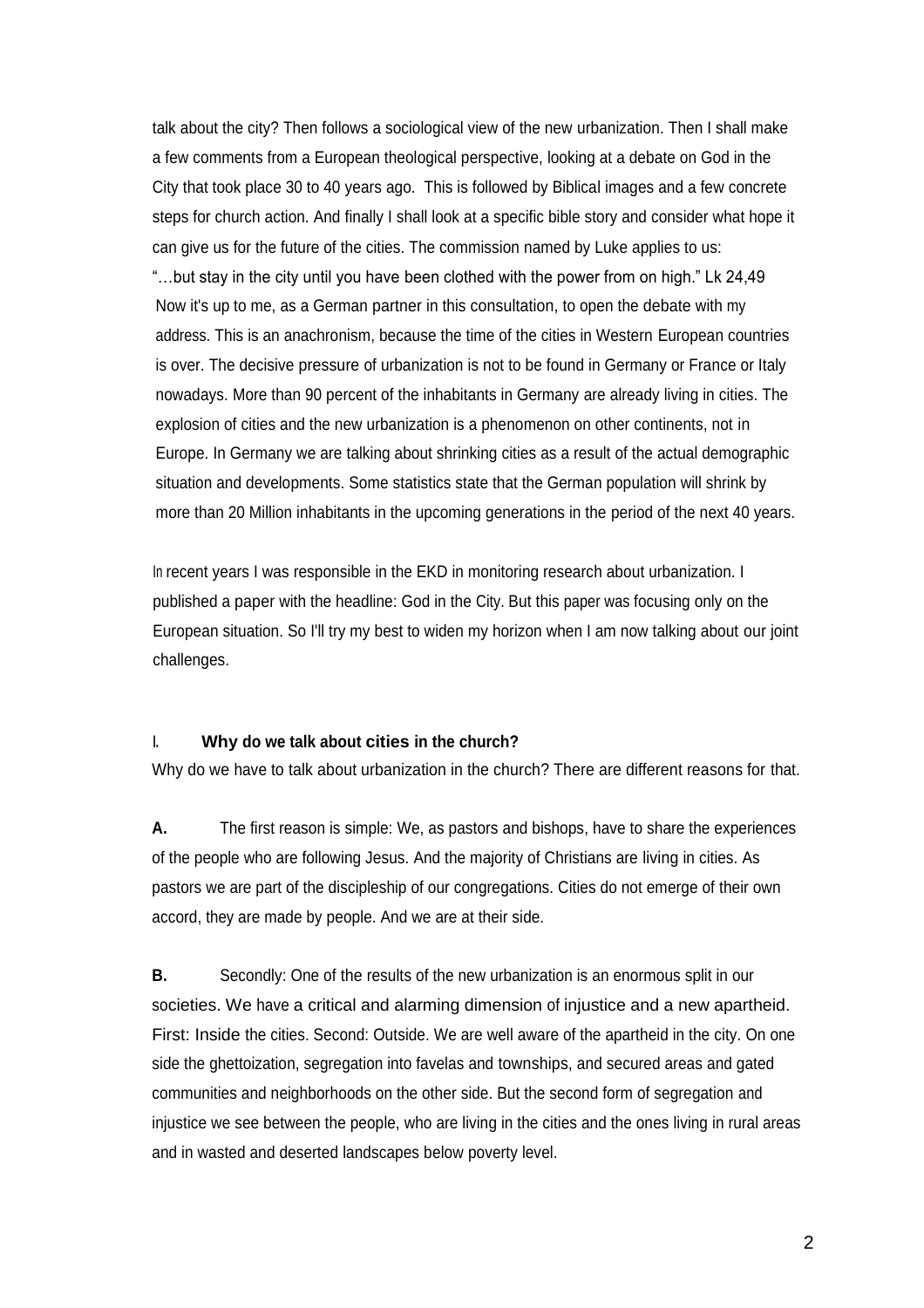**C.** The third reason, why we have to deal with this subject is in the number of refugees and migration worldwide. The UN refugee agency reported last year that the number of refugees, asylum-seekers and internally displaced people worldwide has, for the first time in the post-World War II era, exceeded 50 million people. Although this massive increase was driven mainly by the war in Syria, which at the end of last year had forced 2.5 million people into becoming refugees and made 6.5 million internally displaced, still the biggest numbers of refugees were found in Africa - notably in the Central African Republic and South Sudan. The flight into the cities is one of the main reasons for migration beside terror and war.

Doug Sanders writes: "The largest migration in human history is about to send more than two billion people - a third of humanity - from rural to urban areas. The stage on which this epic migration is taking place is the Arrival City, a new urban space which will radically alter our future." In Europe we don't know these arrival cities in the twentieth and twenty-first century. We have had Arrival Cities In the second half of the nineteenth century during the period of industrialization with Paris, London, Manchester and Berlin. But we can't compare these decades in Europe with the inflation of new mega-cities world-wide today. According to the original definition of the UN, a mega-city is a city with more than 10 Million inhabitants. However the status of a mega-city no longer only depends on just the number of inhabitants. Its territorial importance, its political influence and also its economic power also count. For this reason metropolitan areas are also considered as mega-cities. Today there are 22 mega-cities in the world, of these 15 just in Asia and South America. Counted all together, around 300 million people live in them.

**D.** And the fourth reason to deal with this subject of urbanization lies in the Bible itself. The City has always contained within itself a double secret of good and evil, of holiness and sin. We only need to think of Sodom and Gomorrah, of Babel and the curses that we read of in Revelation. At the same time the City is one of the most important places for the encounter between God and man: God dwells in her, sanctifies and comforts her, gives her true joy, she is the faithful City that will be re-populated through God's grace. In the City the Son will be received, the Eucharist will be instituted, Jesus' resurrection takes place there and God sends His Spirit out into the City. And one day Emanuel will return in glory to the City, to dwell there forever among the people and to share there the joy of never-ending love.

**E.** And at last, there is an important remembrance. In the autumn of 1985, thirty years ago, the Anglican Church gave a report to the public: Faith in the City. It was a call to Action by Church and Nation, and was published by the Archbishop of Canterbury's Commission on Urban Priority Areas. The report came in the wake of much concern about what was happening in British inner city and outer council housing estate communities. Faith in the City was crucial in sparking new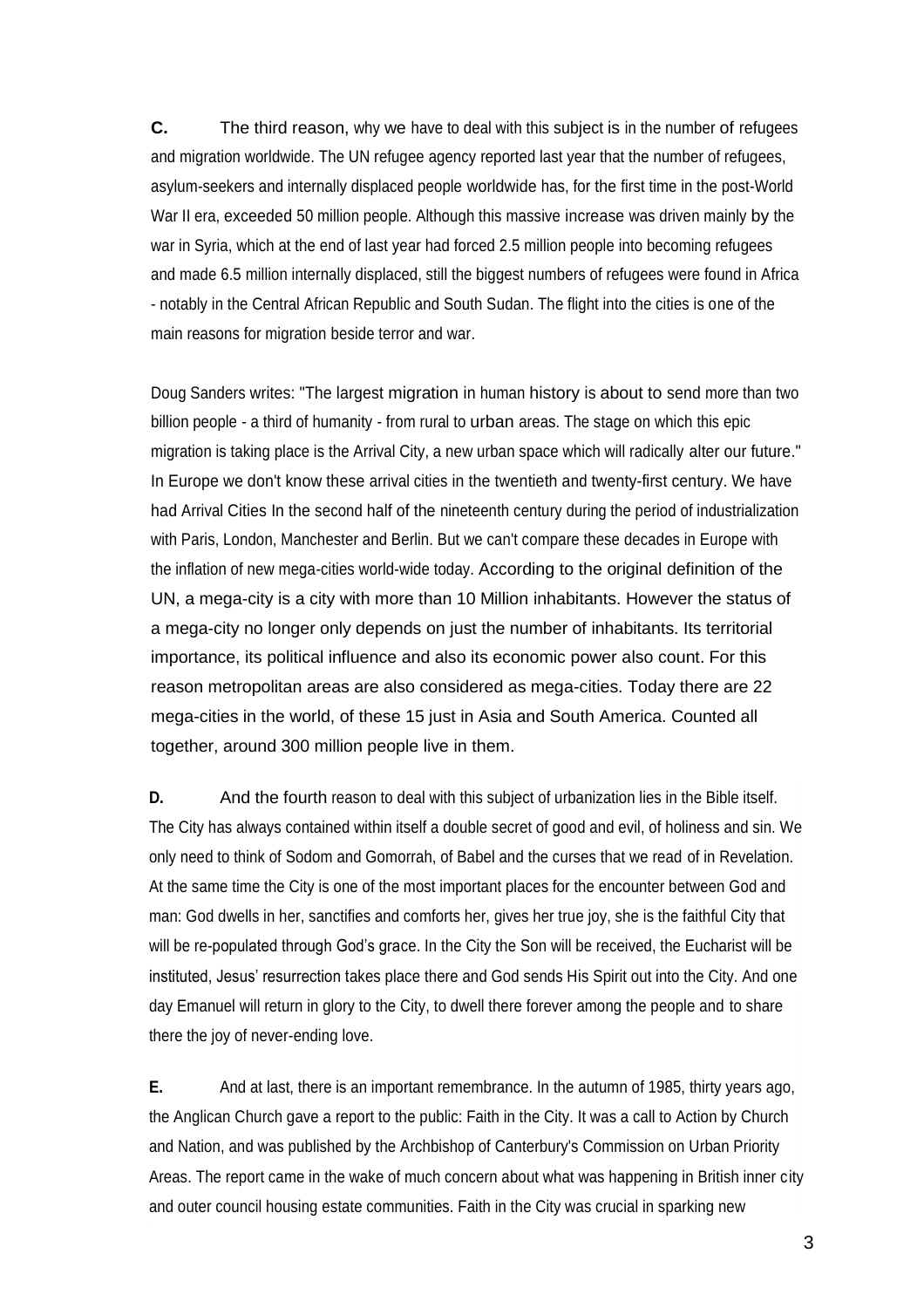awareness of the emerging gaps in society. It seems to me, we are right in a similar urge necessitiy in our churches to invent such a Call for our Nations and in our churches to face the challenges, which are given to us in the cities of these days.

#### **II. The City, the future for (almost) everyone?**

"A city, it is said, is a collection of people who came together, because they hoped to be able to live better and more happily in this way." This was how Giovanni Botero, an Italian philosopher in the 16th Century characterized the city.

The city, chided as a den of iniquity and celebrated as a place of freedom has, since its invention over almost 10,000 years ago, been a continually growing form of settlement. And every city – whether Mumbai, Cape Town, Berlin or Rio de Janeiro – remains a great and often unfulfilled promise of a good life. And this promise means that the cities in almost all parts of the world are growing at amazing speed. However, while in Lagos, Jakarta, Seoul, Tokyo, Mexico City and Karachi have already become mega-cities, in Europe many cities are shrinking. But even in Europe urbanization is continuing. The largest German city, Berlin is somewhere between  $80<sup>th</sup>$  and 100<sup>th</sup> on the list of the largest cities of the world. Internationally therefore Germany only has small cities.

In 2008 for the first time, more than half of the world's population lived in cities.

This ancient, and at the same time highly modern form of settlement, brings with it the promise of freedom and happiness, and draws millions of people under its spell every year throughout the world. They leave the rural areas in order to find in the cities not only a job, but also a new home. They flee from drought or the destruction of their countryside, they seek protection from persecution or places where they can survive, and they travel thousands of kilometers hoping for a better life. Every day more than 150,000 people move into the cities of this world. Every four days a new city the size of Hanover is created, every three months a new city the size of New York.

In view of the growth of the world population there is no sensible alternative to living in a city for the majority of people. The city is the only form of living together that offers us a chance to responsibly use the limited areas of the world suitable for people to live in. The whole population of the Netherlands lives in one large city as far as population density is concerned. In the metropolitan area of Tokyo, the world's largest mega-city at present, more than 35 million people live within the 50 kilometres surrounding the Emperor's Palace of the Japanese capital.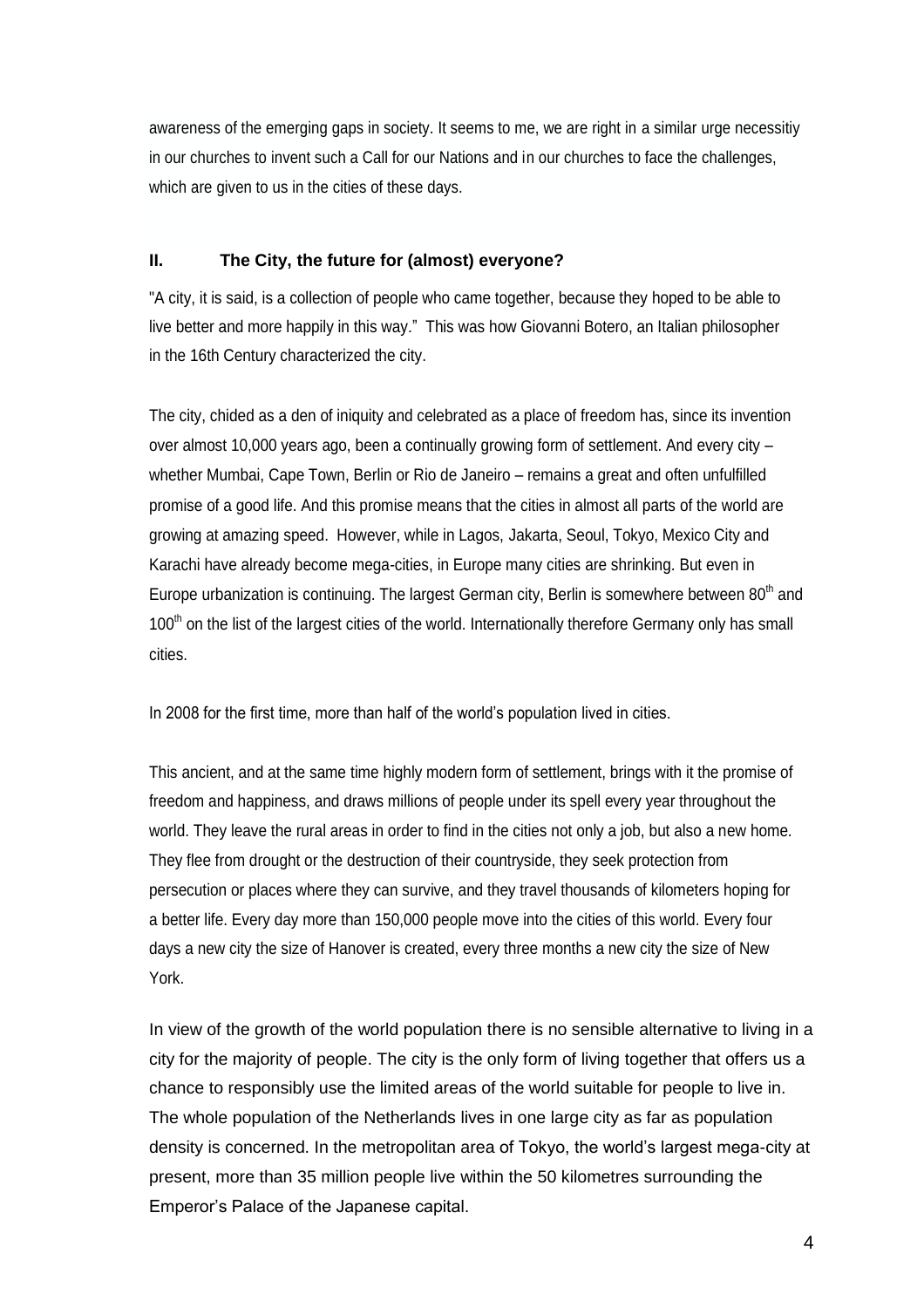In the regions where the mega-cities are growing a housing sprawl is unthinkable on account of the inhospitability of the landscape. There is no alternative to dense population of the people in the cities. Anything else would mean a dangerous housing sprawl with enormous destruction of nature and disastrous ecological consequences. If by the year 2030, of the then eight billion people in the world at least five billion live in cities, some of these cities will have to grow gigantically and become extremely compacted in order to be able to make accommodation available to all the population. That shows drastically how the promises of city life will in future also include massive impositions: confined social environments, encounters with what was previously unknown, isolated existences, social schisms, public conflicts, incredible poverty and social impoverishment to a hardly conceivable extent.

The city lives from a togetherness of different people and strangers. The difference between the private sphere and the public sphere is part of the urban way of life. Public life is the place for a stylized presentation of self and no one ever shows more than a small part of their personality. In the city in public places everyone meets others as strangers. And the fascinating game of public self-presentation can be studied in every open space. In the village there are no strangers.

These perceptions of the city have presumably changed the way we live together and how we see ourselves in a much deeper way than we perhaps like to admit. I do not know of any international comparisons about how the city is perceived internally. But what role do foreigners, different tribes, different casts (India) play in the city? How do such differing cultures meet each other?

Cities are large schools that teach us respect and tolerance. Cities are places of contrasts. The city creates environments that are attractive but at the same time endangered by their heterogeneity. However the answer to that is not indifference; then the city would be no more than a random co-existence of many people. The answer for us is Christian service to **all** residents of the city, a visible witness of our faith and tolerance in the midst of a plurality of beliefs, values and attitudes.

It is just this accelerated growth of the cities in our world that has led to a new awareness of urban built-up areas. What challenges will face these cities in future deserves wide attention. I am sure that the most important questions for the future of our planet are being raised in the cities.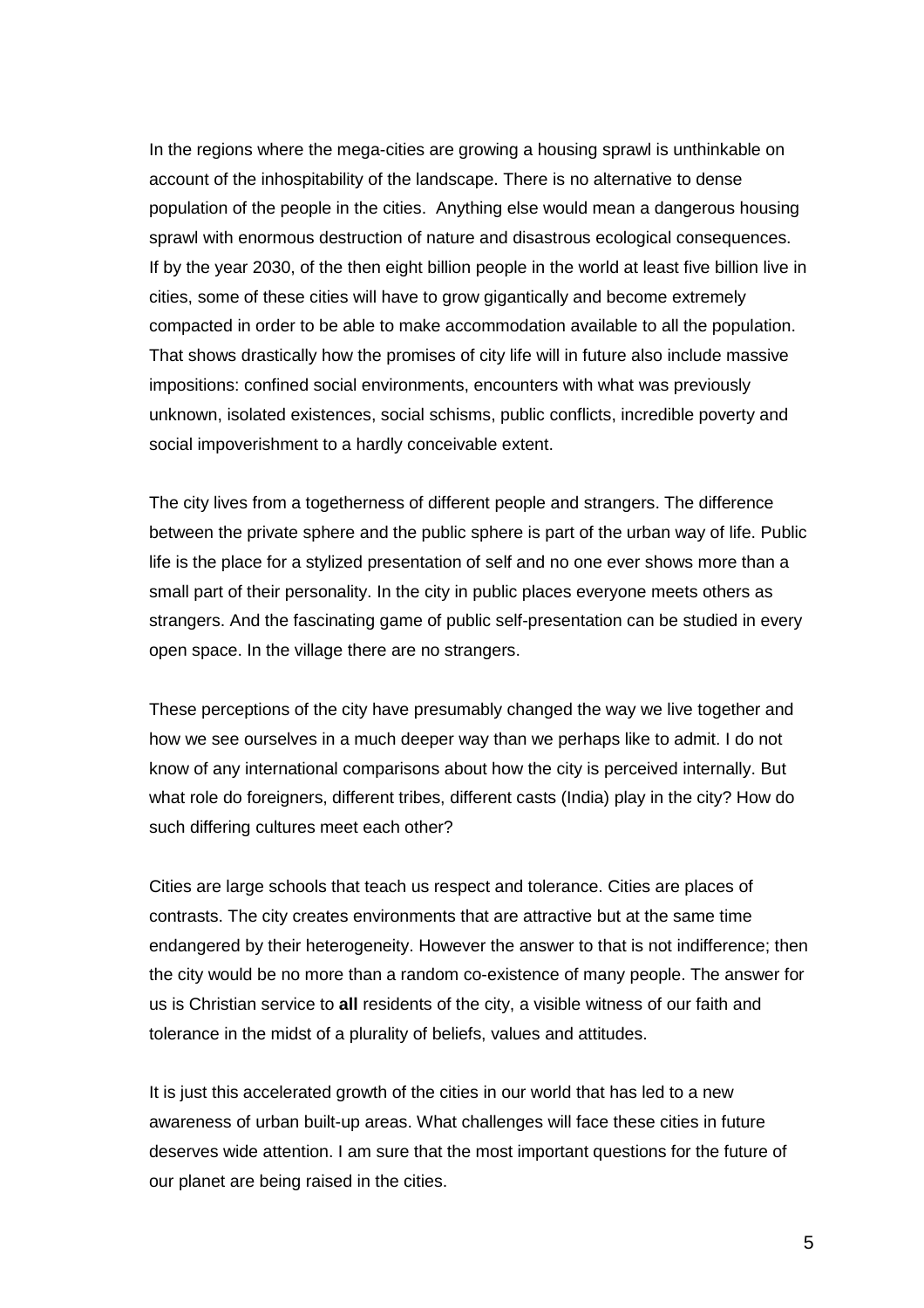In many cities the Christian churches are being challenged to work with others to actively shape the future of the cities. We can bear witness for a peaceful and just way of treating people within the cities. "In order to be a witness, go into the city: it is called the faithful city." This text is to be found at the beginning of the Book of Isaiah. (Isaiah 1, 26). And in the Psalms we are told: "Jerusalem is built as a city in which the people shall come together, where the tribes shall go to …to praise the Name of the Lord." (Psalm 122, 3)

Throughout two centuries Christianity has been closely linked to the development of cities. The propagation of the Gospel has been promoted since the founding of the first Christian congregations in the cities. In Asia Minor and the Middle East the apostles and the early missionaries made use of the situation in the cities in order to proclaim their faith. Throughout many centuries, the pluralism of ways of life and values in a close area in connection with a large amount of individual freedom offered the best conditions for promoting each person's individual convictions. In this way since their invention, cities have always also been religiously productive places. In them founders of religions made their first disciples, ideologies and interpretive systems were multiplied and there niches existed in which even obscure claims to truth could find fertile ground. In cities there arose out of the mixture of different cultures, new convictions and old traditions the material for great interpretations of the world. In the market places, the old and new public places, the messages were then proclaimed.

#### **III. The City in Western Theology in the Twentieth Century**

 $\overline{a}$ 

In the second half of the twentieth century an intensive debate on the phenomenon of the ´City` started which can be divided into two phases. Both phases can be illustrated by studies of Harvey Cox. The first phase diagnosed the departure of traditional religion from the secularised City, the second proclaimed the return of religion into the secular City.<sup>2</sup>

In 1965 the book by Harvey Cox "The Secular City. Secularization and Urbanisation in Theological Perspective" was published. In the changes of the 1960s Cox brought together die issues of secularization and urbanisation. "Secularization", the coming-of age of humans is, according to Cox "the legitimate consequence of the intrusion of biblical faith into history". It takes place by a disenchantment of nature as a

Cf. Hans Werner Dannowski, "Suchet der Stadt Bestes". Die gegenwärtigen Herausforderungen der Stadt und der Auftrag der Kirche, in: Kirchenamt der EKD (Hg), Internationale Citykirchenkonferenz vom 8.-10. Mai 2005 in Berlin. Bericht und Dokumentation, Hannover 2006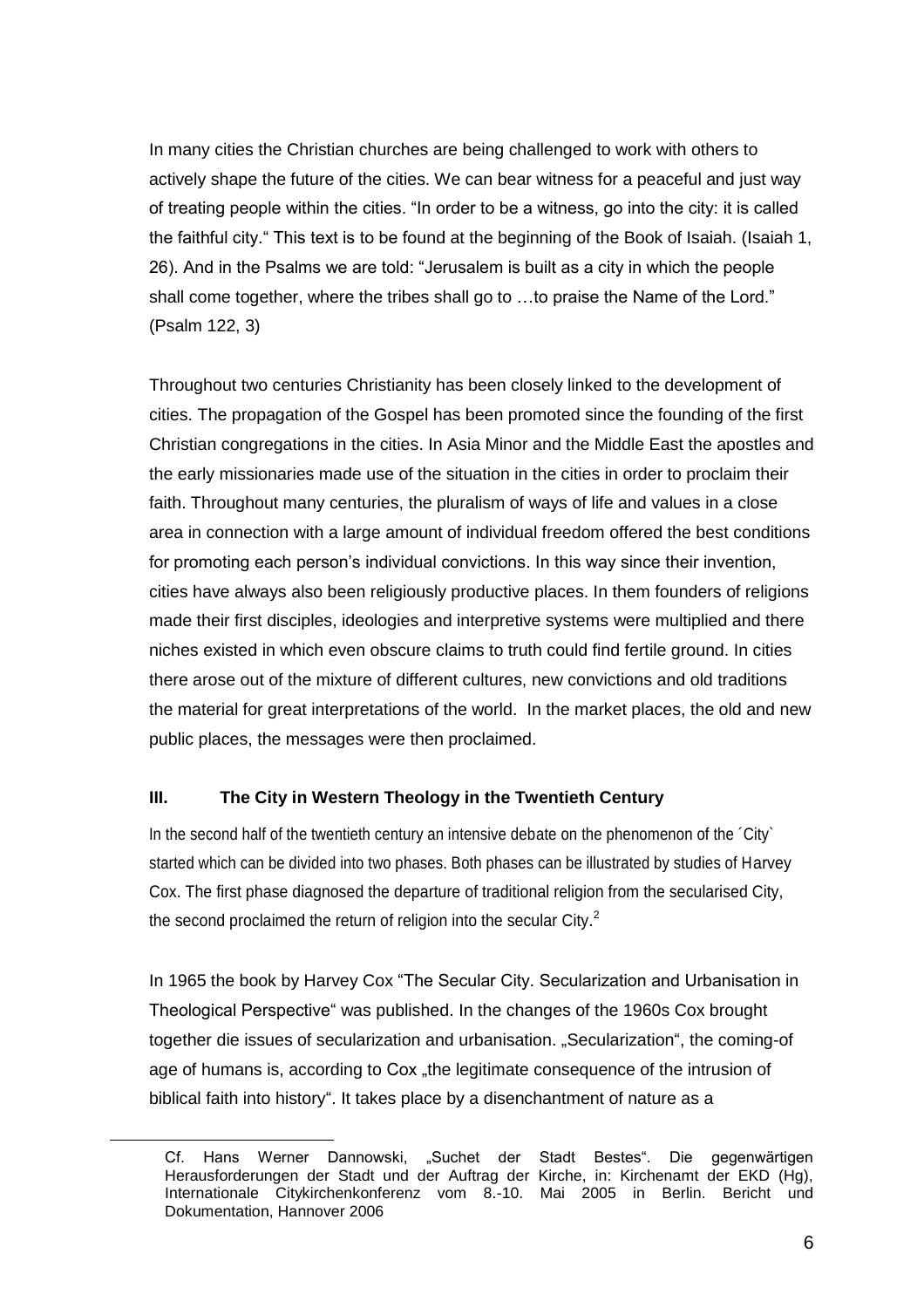consequence of the creation belief, by a desacralisation of politics as a consequence of faith in the liberating God (exodus traditions) and by the profanation of values as a consequence of the Sinai covenant. From this stems, according to Cox, the necessity for church and theology to get involved with a secular world and to speak of God in a secular manner.

These developments take place primarily in a context that Cox calls "urbanisation". He does not only mean this with regard to urbanisation, but two connected phenomena of citification: anonymity and mobility. Both are typical characteristics of the urban style that define the core of city-people. This leads on to a pragmatism that is primarily interested in functionality and a profanity that only cares for the secular. Church and theology are faced with a totally new situation: "The arrival of an urban civilisation and the collapse of traditional religion are the two decisive indicators of our time."

Twenty years later Cox wrote the book "Religion in the Secular City" (1983) where he stated the return of religion into the secular city in it. For Cox the arrival of the 1979 newly elected Pope John Paul II in Mexico-City was the symbol of this return. The leader of the biggest Christian church visits the biggest city which both in fact and by constitution is secularised. A new intrusion of religion in the city Cox sees on the American continent in two dramatic developments: in the intrusion of religious and political fundamentalism in North America supported by electronic media, and in the dominating power of Christian communities and the liberation theology in Central and South America.

#### **IV. Biblical Images of the City**

In the first book of the Bible the reality of cities is described in dramatic terms – and there is a struggle to interpret their contradictions. It is not only about Sodom and Gomorrah. These cities became the literary negative symbols of cities, but as part of them the "righteous" played an important role as pillars of the city. At the same time Genesis deals with Cain, the symbolic father of all cities. Cain, the settler, who kills his brother Abel, the nomad, becomes a restless urban nomad driven by guilt and fear. Enoch, the name of the first biblical city that Cain founded (Gen 4, 17) is the name of his son. A clearer symbolism cannot be expressed, that city becomes "my father's city". Enoch – like all cities since then – is marked by the shadow of possible violence, but also by harp and flute players (Gen 4, 21–22). What does that mean for the image of our cities, what do they bear witness to? Culture and violence have remained as the basic tensions of all cities up until today. Cain as a person, but also Enoch and all the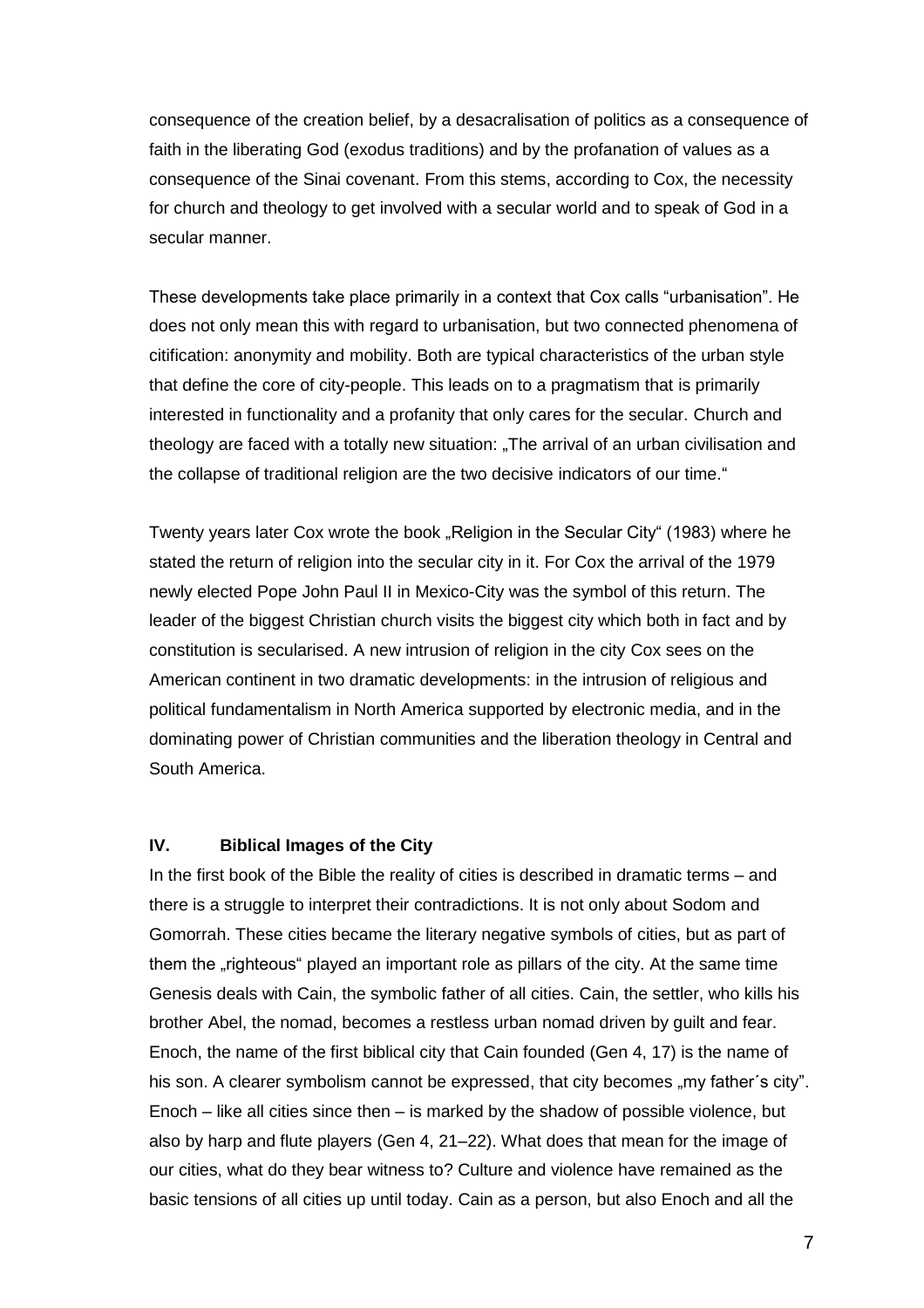other cities nevertheless bear the mark of Cain on their forehead, which God gave as a protective sign to individual humans and to their cities, reminding them of their inalienable dignity and their being created in the image of God. Does that only apply to individuals or in a derived form also to the community of a city?

The last book of the Bible, the Revelation of John, speaks in strong terms about the vision of a new beginning, a new earth and new heaven, symbolised in the image of a new city (Revelation chapter 21 and 22). Not only humans, but also nature, culture and religion will be transformed. The beginning of the Bible is present at its end: Paradise. But it is not just a repetition. The utopia of the Paradise garden is quoted, but the garden has moved into the city. The rivers of Paradise flow through the city. The city is a work of art. A square of huge dimensions, adorned with absolute beauty, with twelve open gates which are adorned with twelve different valuable gemstones. In this way they show the collaboration of nature and art, of individuality and sociality. For each gate is constructed differently, but each is related to the others. The gates point to all points of the compass. They are never closed, not even at night. Everyone can come and go. The difference between stranger and resident is cancelled. Finally even night – the sphere of dark powers – is turned into light. Maybe the most surprising in this vision: there is no temple any more. God lives with and in the people. They are the living dwellings of God. City hall, schools, court houses are not required anymore. God's spirit has taken residence in the hearts of the people.

The New City bears an ancient name: Jerusalem; this city fought over for thousands of years, often destroyed, rebuilt and divided. But Jerusalem on earth and the celestial city remain connected for the sake of their name. That means reflecting Biblical tradition: Cities are not just objectifications of humankind reflecting their light and shadow reality. Cities are also home to God`s spirit, they are tracks to the new, to the future. The utopia of the pending, but approaching celestial Jerusalem interprets cities as experimental platforms of change and transformation. Cities are not just places of destruction and violence, they are also building sites for the future.

The meaning of the vision of the New City on the last pages of the Bible is unambiguous. The celestial Jerusalem is the critical benchmark for the humanity of the cities on earth. Their capital at the time and symbol of global rule was Rome. Every provincial metropolis had to take its bearings from the image of Rome. This earthly Rome that understands itself as a benchmark of its global empire is deposed in this vision, denounced as Babylon and thus its later destruction implied. The concept of the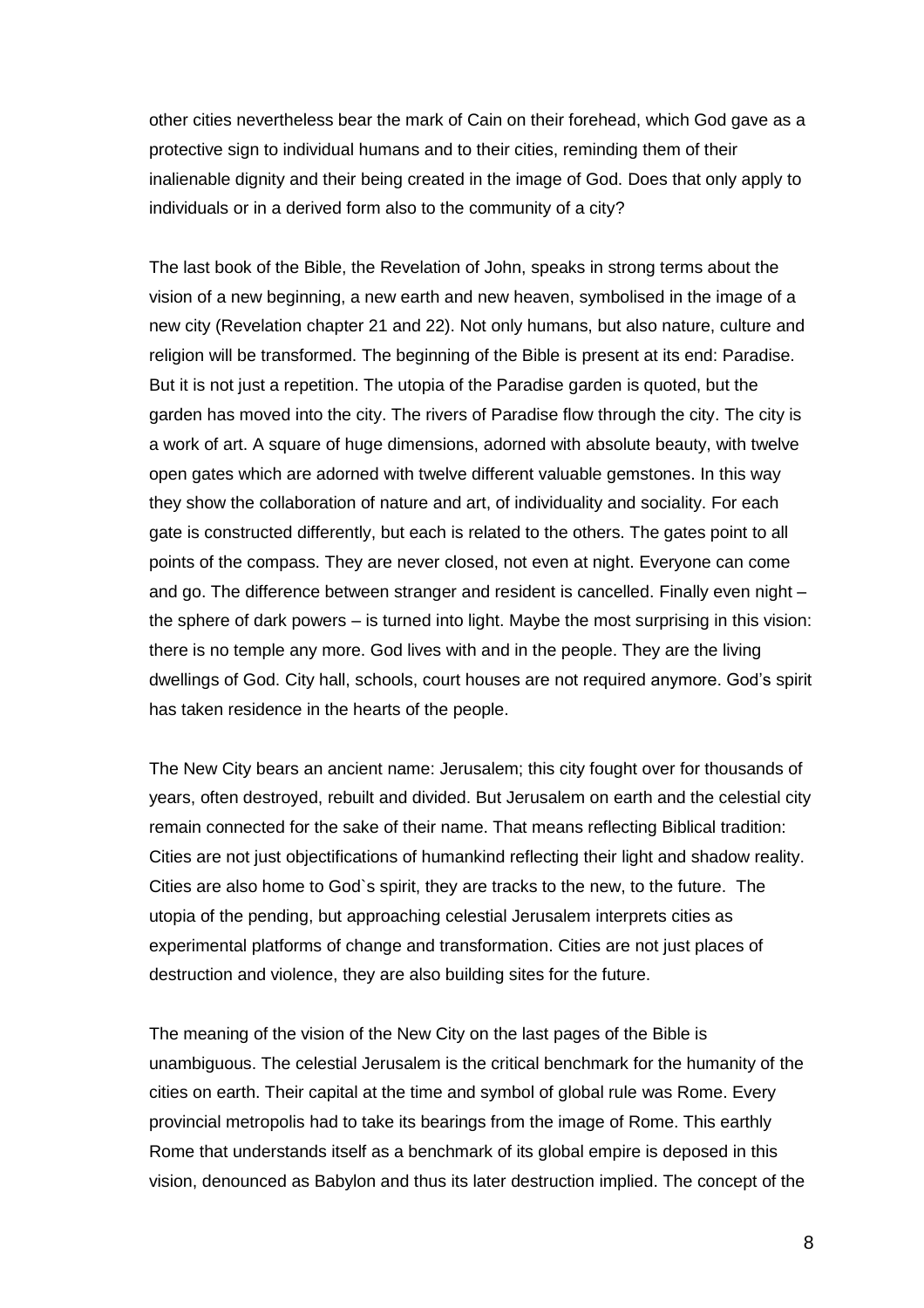City of God on the other hand is the transformation of their lethal contradictions into creative tension, and the erection of law and justice for all its residents. The concept of the City is life in fullness: The lame people dance, the blind see, the deaf hear. The rich share their wealth, and those in debt bondage come free.

For the churches in the city this can mean that on the one hand they are the mark of Cain with regard to arrogance and hubris, but on the other hand also carriers of hope, as they proclaim God`s compassion with his creatures.

Jerusalem – Athens – Rome: Their richness as (European) cities is made up only through their tension-based interaction. Their full potentials have not been realised so far. And to state it: Without a culture of remembering and critical perception no vision of the future can be achieved.

## **V. Specific challenges**

The visible task of proclaiming the Gospel requires courage and innovation in the city. The Gospel belongs on the market place. But where are the market places in the city? And who is playing on them? Churches need the courage to make use of public places. This can be for a "Stations of the Cross" procession on Good Friday through the centre of the city, with seven stations, where stories of the suffering of people who live in the city can be read or people can be reminded of victims of the past year. Services can be held in public places that show clearly and symbolically that the whole city is being prayed for, and that God's presence is celebrated. Most certainly the modern city needs churches that do not hide away from the public, but rather are fully aware of their public responsibility as part of society in the city and as its counterpart.

## **Religious literacy and missionary educational work**

There are several dangers for the Christian faith in the city. One is the breakdown of religious traditions in the families. Traditional family ties break more easily in the environment of the big city than in village structures. But also a re-orientation to other religions is more likely in the city than in the countryside. In addition there is the pull of different ideologies and distractions, such as the ideology of consumption.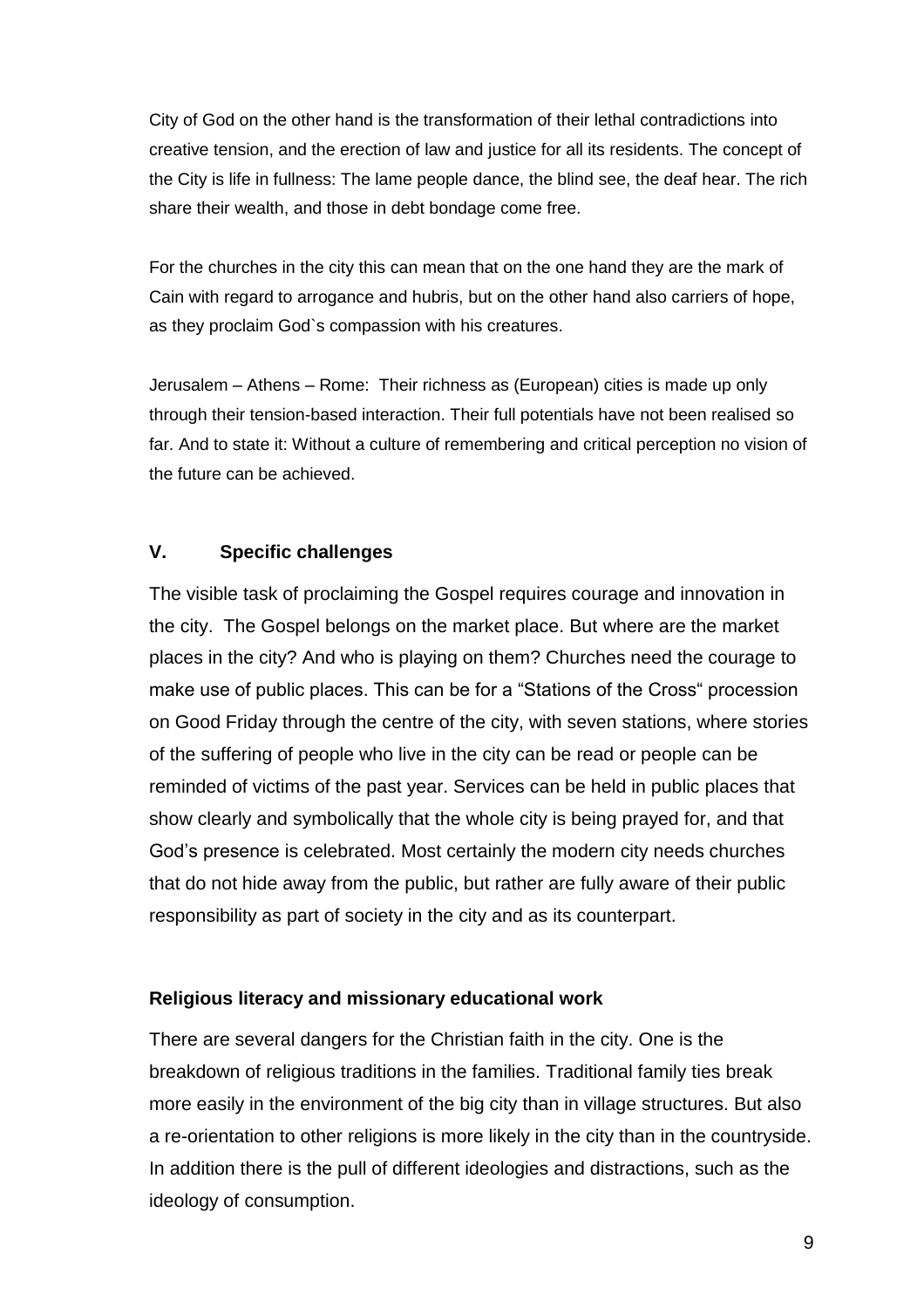Religious literacy wishes to communicate basic Christian knowledge and an experience of a religious life. Its intention is to promote the formation and development of a faith that helps the person concerned. It is necessary to further develop helpful forms of action and content for this. In the church congregations, the schools and the Sunday Schools.

To do this in the cities will increasingly mean to consider the question, how adults who have grown up with no relationship to a church and in some cases without any form of religious education, can be won over to the Christian faith.

The combination of religious speech with spiritual charisma in a church congregation, or the development of a low-threshold adult catechism course are just some examples.

### **Social work of the churches in the city**

We read in the gospel of St. Luke: "The Spirit of the Lord is on me, because he has anointed me to preach good news to the poor. He has sent me to proclaim freedom for the prisoners and recovery of sight for the blind, to release the oppressed, to proclaim the year of the Lord's favour. Luke 4:16-20

We owe the people of the city our diaconal work. We owe them to show, that the In their document Prophetic Diakonia: for healing the world, the Lutheran World Federation emphasised the importance of the Diakonia by stating:

"Diakonia is central to what it means to be the Church. As a core component of the gospel, Diakonia is not an option but an essential part of discipleship. Diakonia reaches out to all persons, who are created in God's image. While Diakonia begins as unconditional service to the neighbor in need, it leads inevitably to social change that restores, reforms and transforms." (Prophetic Diakonia: for healing the world, Lutheran World federation 2002.)

Diakonia is more than the strong serving the weak, which can lead to paternalistic assumptions and practices, and imply that some churches are unable to engage in Diakonia because of their lack of resources or expertise. We challenge this assumption. Diakonia is part of the calling of all churches and all Christians in the world. And in the Arrival Cities we have been forced to strengthen our diaconal work. The diaconal work is part of the life of the church;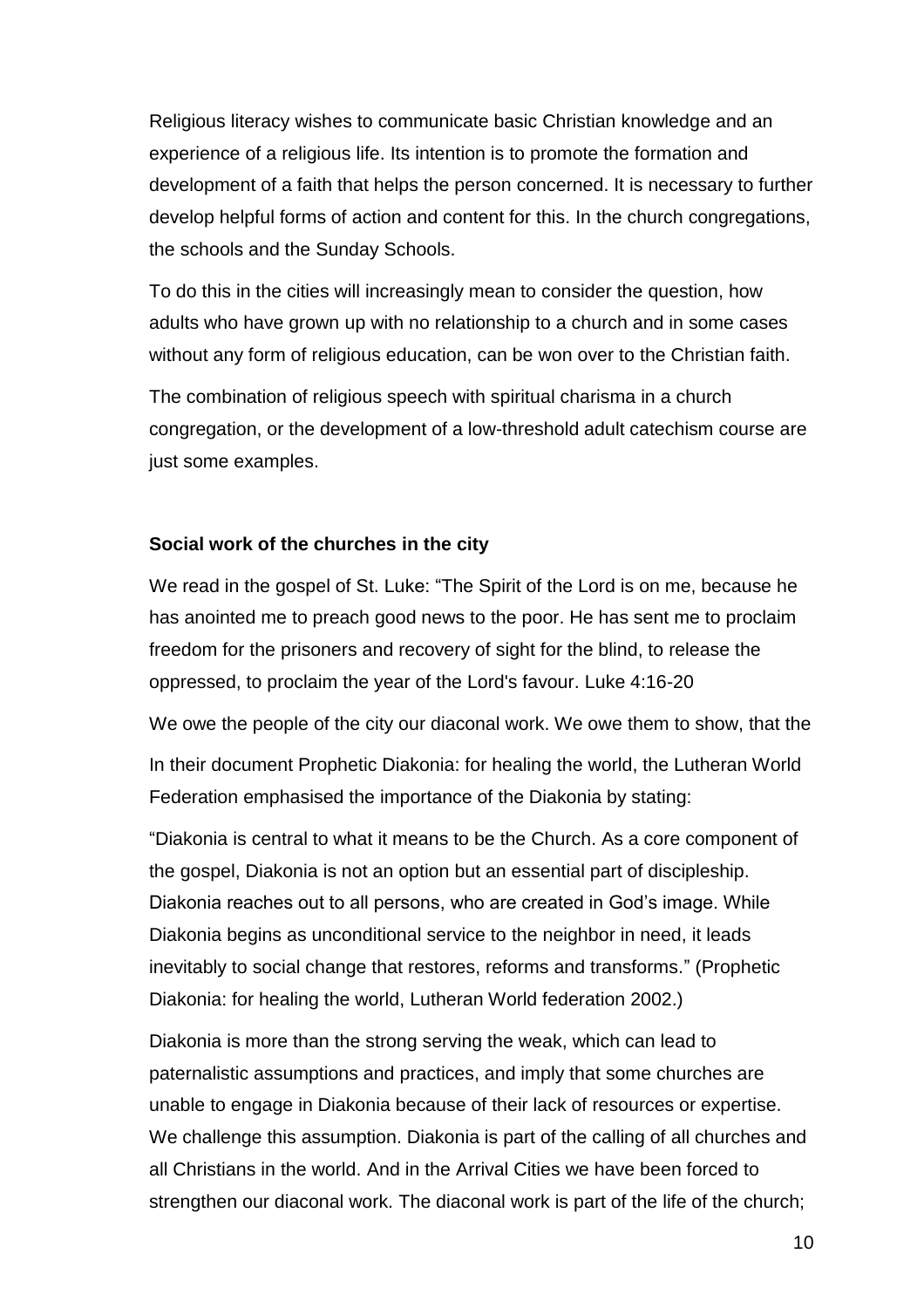the mission is to assist in bringing justice to this world, and be the call for help of those in need. The lesson that Jesus taught was denouncing justice and announcing the Kingdom of God. This is done not only by word but also by action, making changes in the lives of active messengers in the important mission.

The Lutheran Churches under the umbrella of the LWF have created different principles with a common understanding of Diaconia and its work. It includes the different social and political perspectives of the worldwide communion, values and ethics, faith and love. The members of the LWF share the same principles in their parishes around the world, but it is considered that there is a wide gap between cultures, countries, languages and people.

## **Personnel**

A return of the Church in the city will only be possible if the Church is willing to critically discuss the requirements for its work in the city. This requires clarification of the theological and spiritual competence required. Are there criteria suitable to define special challenges in the city? How can the formative idea of a "priesthood of all believers" be constructively implemented in personnel policy and structures? How can qualified voluntary personnel be won over to work in an inner-city church, and how can they then be sufficiently supported, given further training and appreciated? What grade of continuous further training is absolutely necessary, so that all personnel are especially capable of meeting the challenges?

Without continuing further training for all church personnel working in the city, the Church will not be able to meet the challenges of the city. And one of the most important competencies for the future, besides theological and spiritual competence, is the ability to work in a team. The dialogue structure of city existence demands the sharpening of church concepts in a team, as well as the strengthening of a spiritual community that feels itself responsible for the life of the whole city. Here we must develop models that make it possible to gain convincing qualifications for the work in inner-city churches. And here especially we must develop the possibility of networking beyond the well-known borders of the city and the congregation.

## **Ecumenical and inter-religious Dialogue**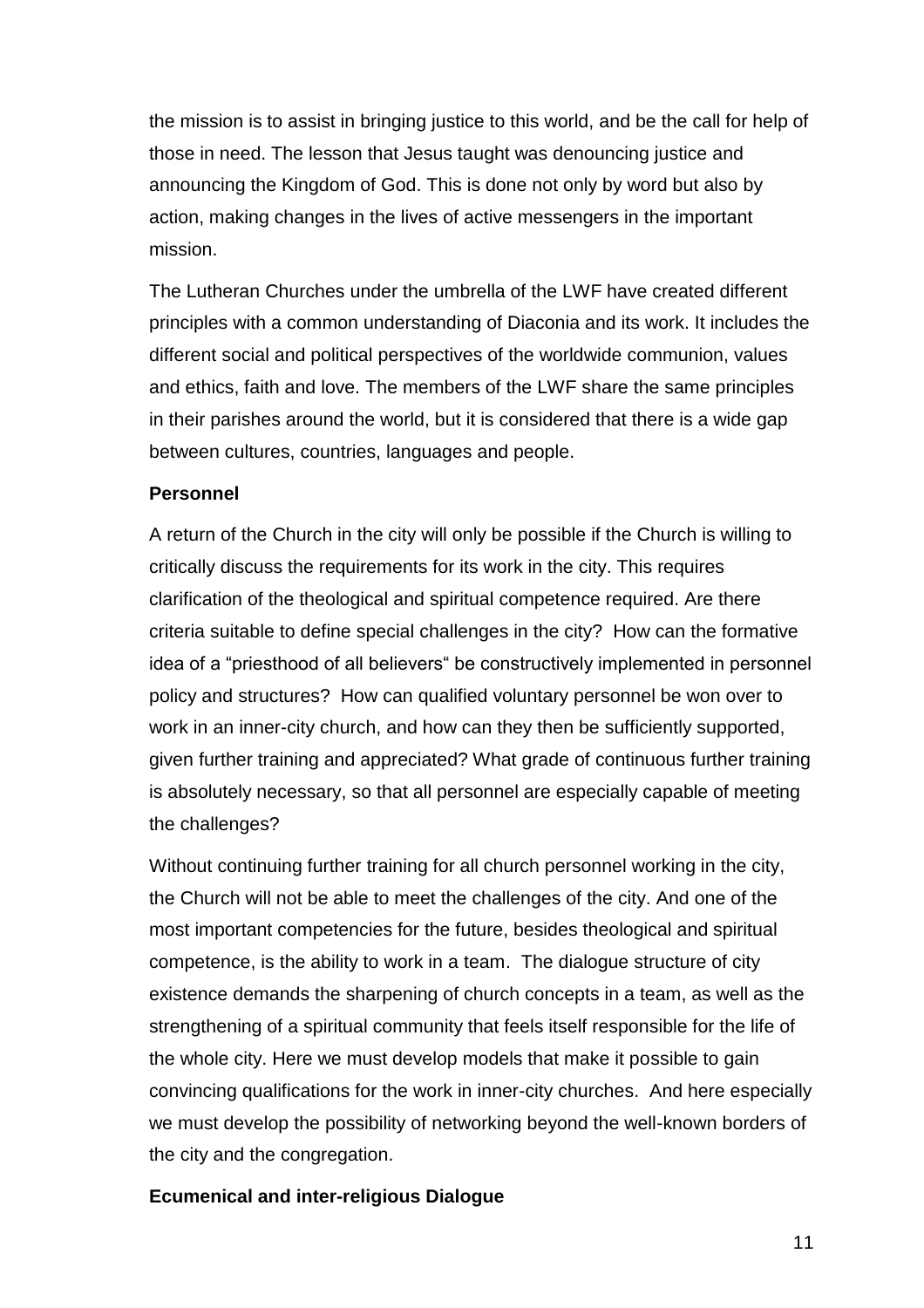An important question for the city is whether in future religion will be a force for peacemaking, or whether it will have the potential to increase social and cultural conflicts. For the sake of the social co-existence between people of different religions there is no alternative to a dialogue of the denominations and religions in the city. The Christian churches have a special responsibility for maintaining peace in the city and it is therefore up to them to organize the ecumenical and inter-religious dialogue.

This begins with getting to know each other. Then it will become clear what divides us and what we have in common. The question of dialogue is always linked to the question of what is my own belief. In the encounter with people of a different religion one's own religion can be newly substantiated again and even rediscovered. The ecumenical and inter-religious dialogue and the cooperation of the various religions for the benefit of the city belong together. The fact of having different religious roots does not mean that you cannot together seek what is best for the city. Advocacy work is something that we must all do together. That we pray in different places does not mean that we cannot stand up together for peace and justice in the city. Dialogue is not easy and requires institutional forms, which however offer the warranty for continuous encounter especially in critical times. In every city one church should give special attention to this dialogue as a representative of the others. Pastoral qualifications are absolutely required for this task, in which a basic idea of the city should be enacted out in an exemplary way: the respect for strangers. It is necessary to have a reliable encounter, where representatives of all important religious communities of a city meet regularly, and besides discussing theological questions take a stance, especially on the situation of the city and their joint responsibility for its common good. And this does not mean just a cooperation of the mainline churches.

#### **VI. Perspective: God in the City**

What will be the future of the city and what role will the church play in it? Nobody knows it. But the hope for a humane development of the city, linked with a lively and diaconal church has a biblical foundation. When people who are called by God stop to flee from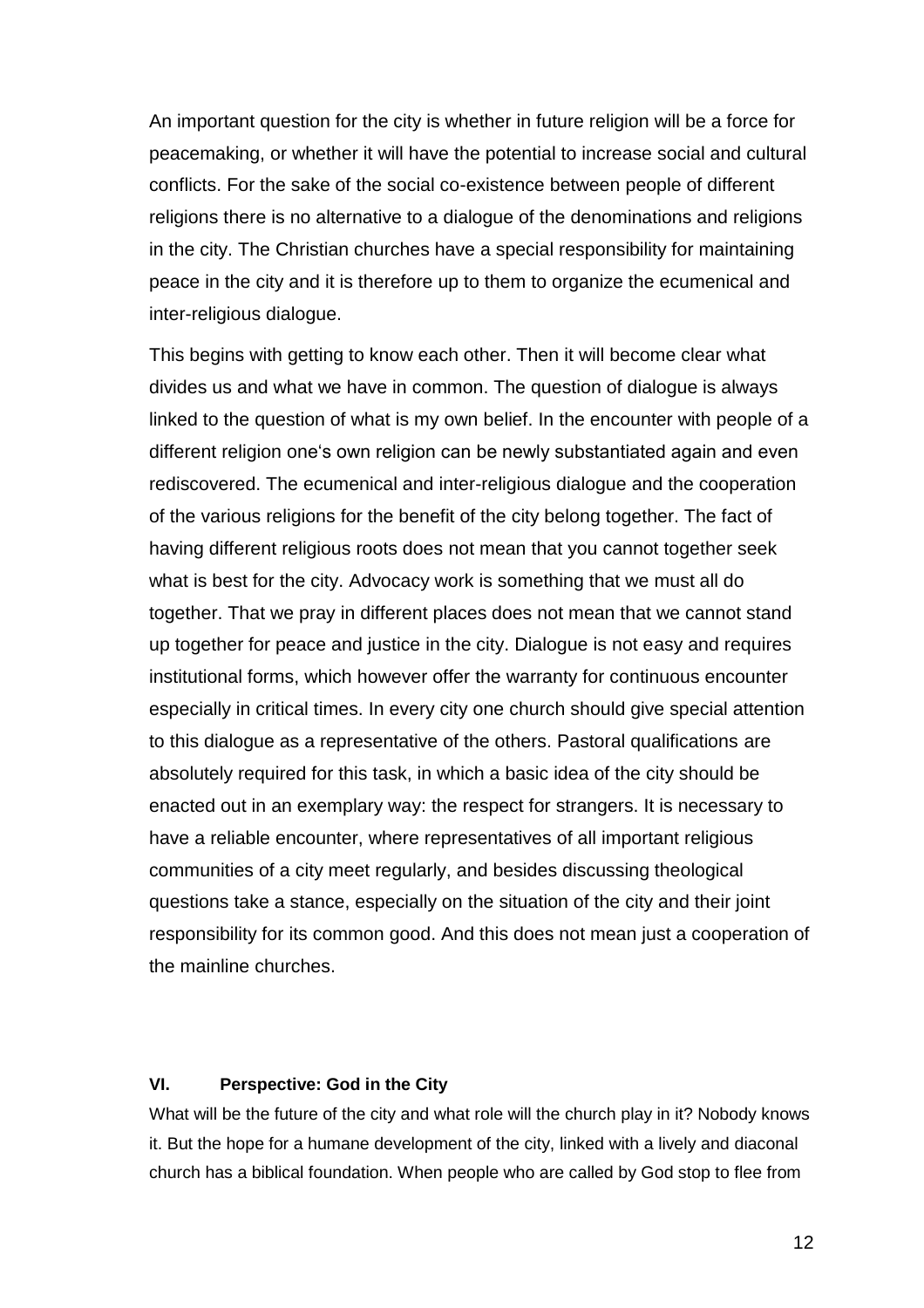God and when they seek the best of the city, surprising things can happen. This is told is the story of Jonah.

Jonah and the city of Nineveh are the heroes of the story. Jonah represents the religious powers and the servants of God of any kind. Nineveh stands for glory and misery of an enemy city. The book of Jonah deals with the different strategies of these "heroes" and of God's presence in the world.

Jonah shows three futile strategies to flee from God: Flight, dealing in sacrifices and promises and finally impersonal apathy. His mission is to confront the "big city of Nineveh" – according to the story at least 120 000 people which makes it a real city even by today`s standards– and to show the link between evil doings, misery and downfall. In accordance with his personal cost-benefit calculation he shies away from this call by flight. He absconds and takes a passage by ship to Tarsis, out of reach from others. On the boat – in order to be unreachable for his own probing questions – he practises a sleep of willing forgetfulness.

When this strategy does not work with God or the crew of the boat, he styles himself as a victim: "Throw me into the sea, for it is for my sake the storm has come." Thrown overboard he again finds himself in the depths, the greatest possible distance from God, in the belly of the huge fish. Lost and saved at the same time he realises the impossibility of fleeing from God and confesses his situation before God:

"I descended to the roots of the mountains.

The earth with its bars was around me forever,

But You have brought up my life from the pit, O LORD my God …" (Jonah 2, 6-7)

Jonah who experienced God`s compassion physically on his own body, now promises to fulfil God`s mission and travel to the city. "Three days traveling it takes to cross her". Jonah sees its beauty and its misery and preaches - in accordance with his call - its approaching doom.

But surprising things happen: The city turns around. Down from the political top, the king, to the whole population of the city right to the animals everybody wears sackcloth and ashes as a classical sign of mourning and willingness to repent. Right at the start the king takes off the purple cloak, signalling a waiver of his usual distance from the "subjects" and stands in solidarity with them. Ash Wednesday for everyone – not just for a day. "Order of the king and his powerful: Neither you nor your animals, neither cattle